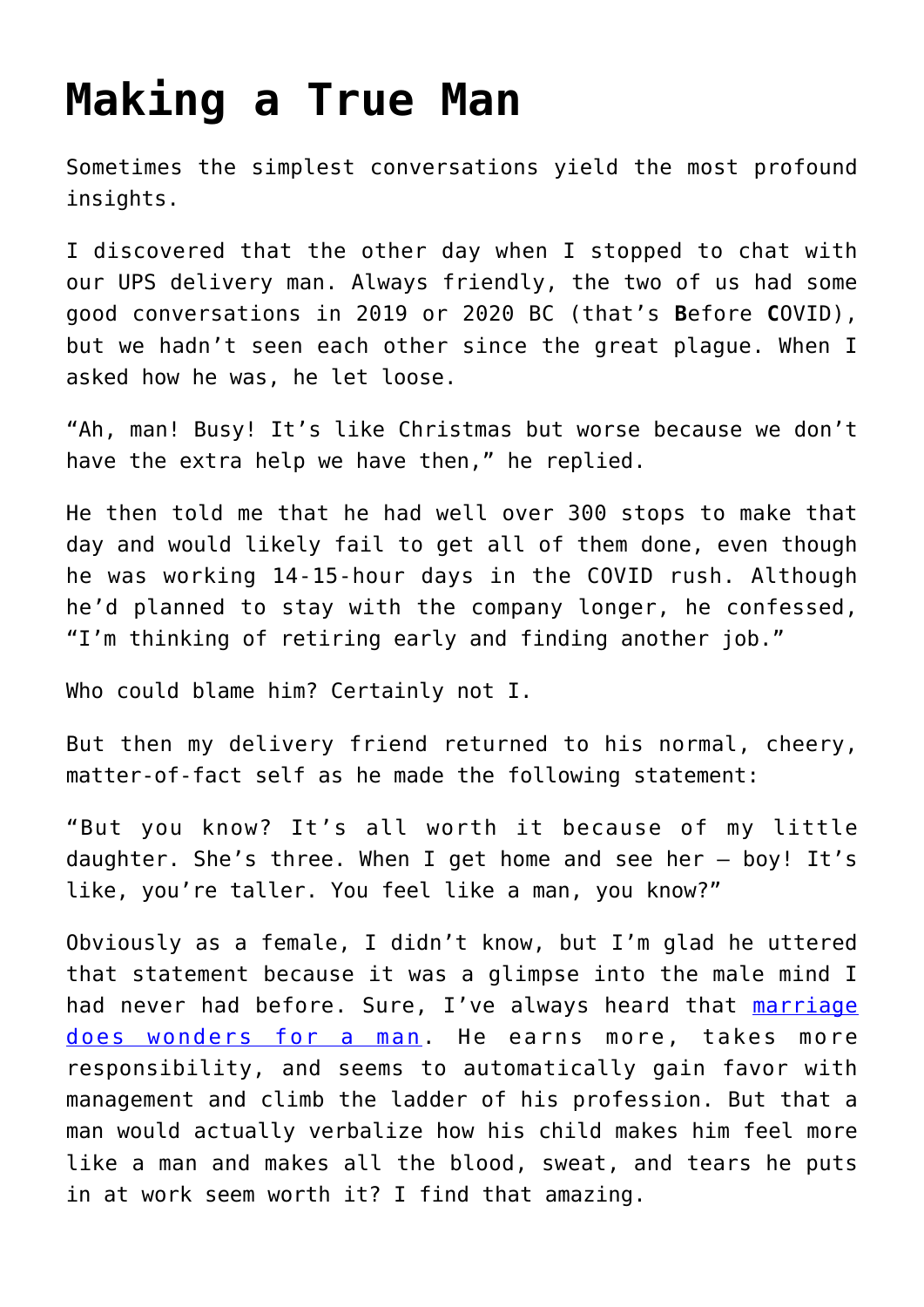Unfortunately, while my friend the UPS man is experiencing this, it is something that many men are missing. We've all seen the headlines about [declining fertility rates](https://www.nytimes.com/2019/05/17/us/us-birthrate-decrease.html). Initially, many thought we'd see these rates briefly reverse course when the coronavirus hit, with the quarantine potentially causing a mini baby-boom. News now tells us [that's not happening.](https://www.latimes.com/opinion/story/2020-08-14/coronavirus-pandemic-sex-birth-rate-population-demographics) In fact, [global fertility rates](https://www.forbes.com/sites/trevornace/2020/07/17/world-population-expected-to-peak-in-just-44-years-as-fertility-rates-sink/#322f20dc372a) are dropping so drastically that some experts are [pleading with families to have children.](https://www.intellectualtakeout.org/please-have-children-an-expert-researcher-warns/)

Putting these low fertility rates and my friend's revealing statement together, I suddenly had a revelation. Is it possible that the lack of children, the lack of fertility in our world, is why we struggle with manhood in this day and age? Is it possible that the big shoes men are called to fill are shoes they can only grow into over time as they marry, have children, and work hard to support and head up a household?

In recent years there have been numerous complaints by women that there just [aren't any good men out there](https://www.intellectualtakeout.org/blog/college-educated-women-cant-find-good-men/). They're not masculine enough, or ambitious enough, or they don't want to lead. But could this problem be the result of a society which seeks to emasculate them?

Since the advent of "the pill," men have been able to gain the sexual intimacy they naturally crave at a cheap price, avoiding the strings of a wife to provide for and children to raise. It's easy to see how this cheap sex hurts women… but does it hurt men as well? Does cheap sex keep grown men in the little boy stage, unable to mature, unable to reach the heights of protector and provider that many women are looking for (even if they don't realize it or won't admit it to protect their feminist sensibilities)?

The joy on my friend's face when he talked about his wife and child – the joy with which he does a job which, though difficult, provides for his family – was a pleasure to see. I only hope that same joy and masculine pride spreads to more